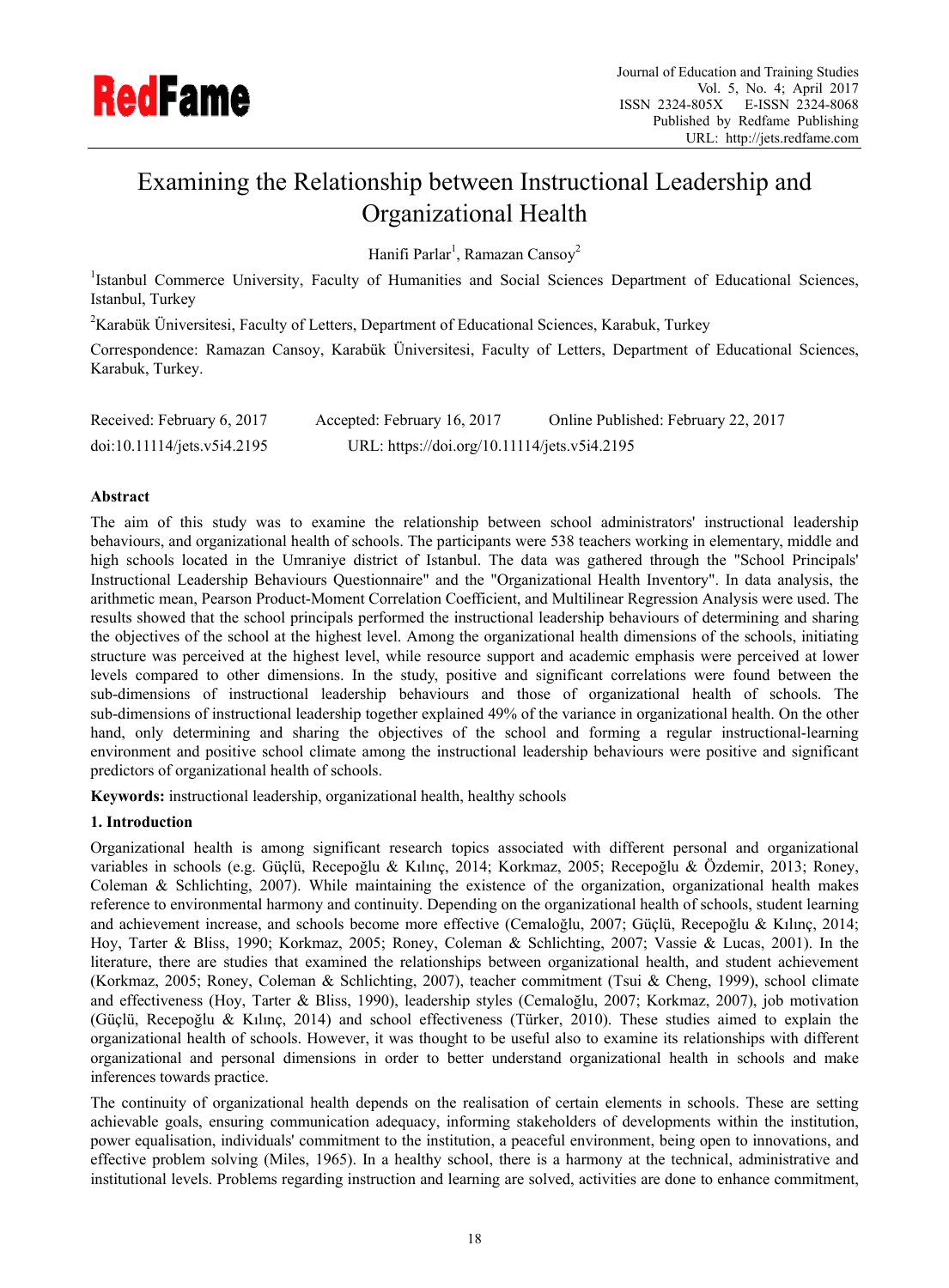confidence and motivation, and requests from the school's environment are evaluated in an autonomous and unique way. Consequently, schools concentrate on student achievement and learning, which are their actual tasks (Hoy, Tarter & Kottkamp, 1991). When organizational health is regarded as an outcome, school principals' instructional leadership behaviours can be expected to have an influence on the organizational health of schools. This is because instructional leadership refers to the behaviours that school principals need to perform to enhance student learning and instruction (Şişman, 2011). Forming quality instructional environments are related to principals' model behaviours (Williams, 2009). School principals ensure the development of the school staff (Güçlü, 2000). At the same time, they review the processes at school to increase the quality with regard to teaching, and support and evaluate instruction. Besides, they take care of supervision and planning (Sergiovanni, 1984). School principals also support behaviours that encourage teaching and learning (Cranston, 2002). In addition, the administration of educational processes is among the duties of school principals (Okutan & Kahveci, 2012; Şahin, 2000). In various countries, competencies that reveal instructional leadership behaviours were determined in the context of administrative qualifications. For example, according to the Interstate School Leaders Licensure Consortium (ISLLC) (Turan &Şişman, 2000), school administrators should exhibit a vision that focuses on enhancing student achievement. In the United Kingdom, the Office for Standards in Education (OFSTED, 1997) specifies improving learning and teaching, and making the teaching staff more professional among the qualifications of school principals. Besides, it is stated that effective school leaders should set academic standards, develop curricula, and create a positive school climate (Bergeson, Heuschel, Alice & Merle, 2001). There is proof that school administrators are influential in improving schools (Şişman, 2011; Dağ, 2009). It can be argued that the idea behind school principals' being qualified is the goal to change the quality of education in the positive direction. Therefore, it can be inferred that depending on school principals' instructional leadership behaviours, quality instructional environments can be created, schools can regulate themselves in a way to have a better adaptation to their environments, and they can increase their levels of organizational health. Accordingly, it can be stated that there is a positive relationship between school principals' instructional leadership behaviours and the organizational health of schools. In this regard, this study aimed to examine the relationship between school principals' instructional leadership behaviours, and the organizational health of schools.

The results of this study can provide policy makers and practitioners with some meaningful insights towards making schools more effective. At the same time, significant inferences can be made regarding which instructional leadership behaviours are effective in enhancing organizational health, and the instructional leadership dimensions that improve organizational health. However, it can be stated that studies examining instructional leadership and the organizational health of schools have been limited in the Turkish context (Buluç, 2015; Recepoğlu & Özdemir, 2013). Therefore, this study can contribute to the development of the literature in which organizational and personal variables are discussed.

# *1.1 Organizational Health*

Valuing individuals and their having high supervisory beliefs in the tasks they undertake make them feel important. In cases where such a setting cannot be formed sufficiently, student achievement goes down, and reckless behaviours are observed in teachers (Childers & Fairman, 1986). Malpractices in organizations, inadequate designs in different areas, a poor culture and employees' incompetence lead to unhealthy schools (Dive, 2004). Being a healthy organization is of great importance for schools. This is because a healthy school operate more effectively, and people are satisfied with the school. At the same time, as the organization grows, there is a harmony with the environment. A vision which everybody is happy with is realized (Leovey, Nadkarni, Erdaelyi, 2003). Healthy organizations show continuity by adapting to environmental conditions, and staff members maintain their development (Miles, 1965). In this process of development, individuals carry on learning and staying up-to-date (Dive, 2004). Practices towards improving individuals' skills, participation in decisions made to develop the organization, and strengthening the educational staff help forming healthy schools (Vassie & Lucas, 2001). Consequently, it can be stated that a good planning, constant development of teachers in the professional sense, more humane attitudes in relationships, and quick adaptation to change are what make schools healthy organizations.

In the context of this study, organizational health was considered in seven sub-dimensions (mis al., 1991; Hoy & Feldman, 1987). These are institutional integrity, initiating structure, consideration, principal influence, resource support, morale, and academic emphasis. (i) *Institutional integrity* refers to the school curriculum being maintained as a whole by being adopted by the staff, interaction with different groups outside the school, and protecting teachers against unreasonable requests from outside the school. (ii) In *principal effect*, school principals influence their own superiors, prevent the hierarchical structure from blocking the activities to be implemented, and become effective models in the development of the school. (iii) *Consideration* points out the personal characteristics of the school principal such as sincerity, friendship and openness. (iv) *Initiating structure* emphasises school principals' managerial skills, behaviours towards duty and success, and working in a collaborative way. It also refers to the behaviours that are supportive and towards success. Previous performances are aimed to be matched by the school staff. (v) *Morale* is about a positive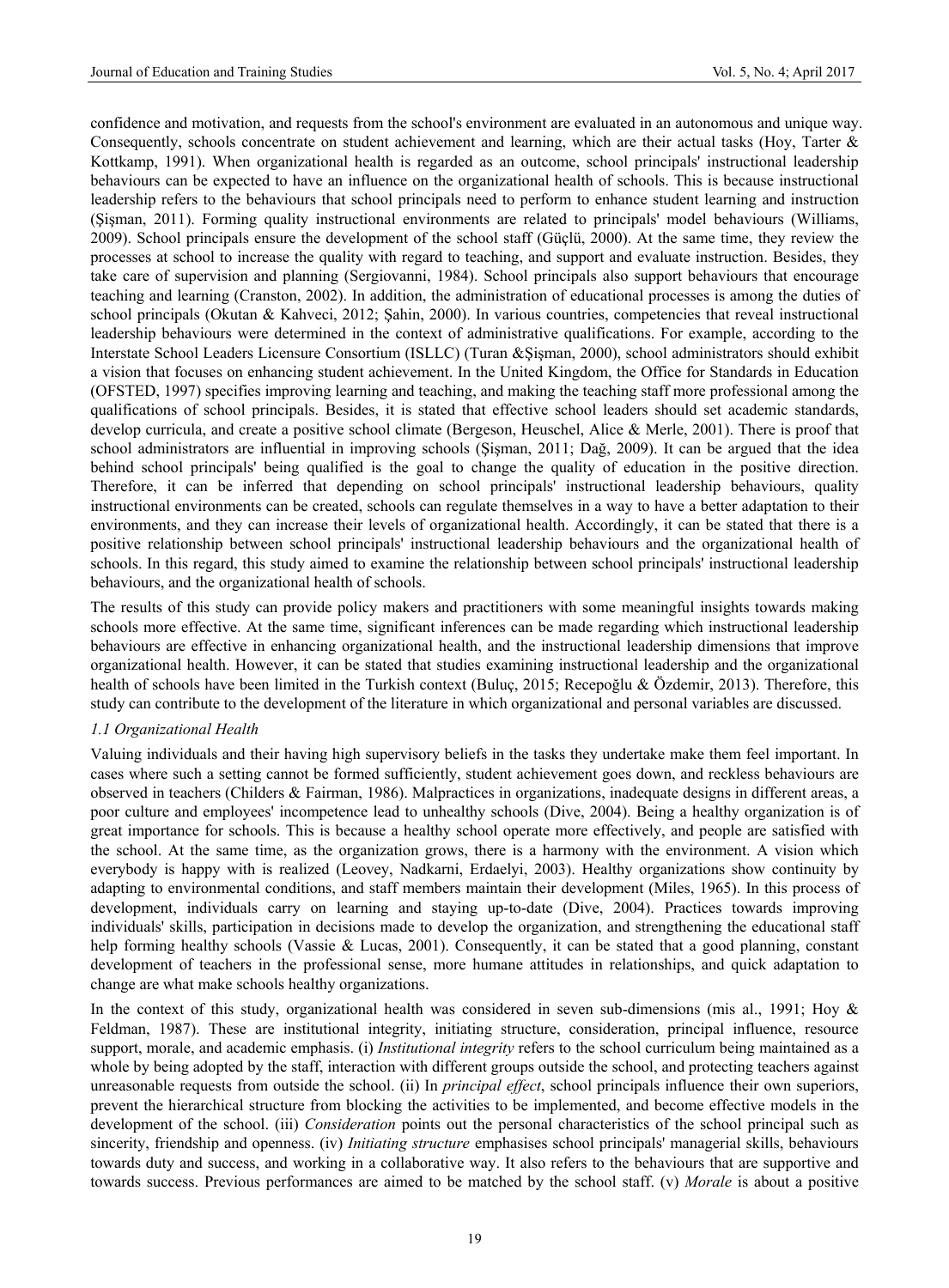working climate, individuals' loving their job, and an environment that is based on collaboration. (vi) *Resource support* refers to providing the physical conditions for the school, and accessing materials when needed. (vi) *Academic achievement* indicates students' beliefs that they can be well-educated and be successful, and an understanding based on student achievement.

## *1.2 Instructional Leadership*

Since instructional leadership has started to be seen as an important variable in effective schools, various studies have been conducted on this issue (Şişman, 2011). School principals' instructional leadership behaviours consist of characteristics such as supervision and evaluation, coordinating curriculum, and monitoring student development (Hallinger & Murphy, 1985). On the other hand, in studies on instructional leadership, this issue is examined as the characteristics and duties of instructional leaders, and instructional leadership models (Harchar & Hyle 1996 cited in Sisman, 2011).

Instructional leadership is the pattern of behaviours that school principals personally exhibit, or make the staff to perform, in order to ensure student learning (De Bevoise, 1984**). "**Instructional leadership refers to the power and behaviours that school principals, teachers and supervisors use to influence individuals and situations related to the school. The most important aspect of instructional leadership that distinguishes it from the leadership conceptualisation is that the focus is on the learning and teaching processes at school" (Şişman, 2011, p.54). School principals have certain qualifications as instructional leaders. These are knowing about new learning and teacher strategies, explaining effective instructional strategies for different age groups, developing the staff and guiding them on instructional strategies, assessing curricula by considering student learning outcomes, making evaluations regarding whether objectives are achieved or not, informing the staff about these evaluations, understanding the importance of student learning, monitoring the achievement of objectives, and guiding students (Smith & Andrews, 1989).

The instructional leadership behaviours of school behaviours that were examined in the context of this study are as follows: Determining and sharing the objectives of the school, administering the curriculum and the instructional process, assessing the instructional process and students, supporting and improving teachers, and forming a regular instructional-learning environment and positive school climate (Şişman, 2011). These dimensions and characteristics are as in the following; (i) determining and sharing the objectives of the school refers to the school principal's behaviours of defining the objectives of the school, sharing these objectives with the stakeholders, emphasising them, and playing the pioneer role in achieving them.(ii) administering the curriculum and the instructional process refers to the principal's behaviours of providing the conditions and opportunities towards achieving the objectives of the curriculum, and regulating the curriculum.(iii) assessing the instructional behaviours and students indicates being able to supervise, monitor and evaluate student achievement, discuss problems with the school staff when necessary, reveal the level of achieving the objectives, and revising the new objectives when necessary. (iv) supporting and improving teachers refer to enhancing professional competence, providing opportunities for this competence to be used in schools, rewarding teachers based on success, and announcing achievements. (v) forming a regular instructional-learning environment, and positive school climate pertains to creating environments that value learning and instruction, pioneering and supporting new ideas in education, recognising different sub-cultures within the school, and providing a positive orientation related to education and instruction.

Revealing the relationship between school principals' instructional leadership behaviours and the organizational health of schools can help to enhance the quality of education in schools. It is hypothesised by the researchers that as instructional leadership behaviours improve, the instructional health of schools can improve. In this regard, it can be stated that examining the consequences of school principals' instructional leadership behaviours is of significance in terms of improving the organizational health of schools Inferences can be made in this way regarding improving the organizational health of schools, and instructional leadership behaviours. The following research questions were addressed in this context:

1-What are the levels of school principals' instructional leadership behaviours and the organizational health of schools based on teachers' perceptions?

2-Is there a significant relationship between the school principals' instructional leadership behaviours and the organizational health of schools based on teachers' perceptions?

3-Do the school principals' instructional leadership behaviours significantly predict the organizational health of schools based on teachers' perceptions?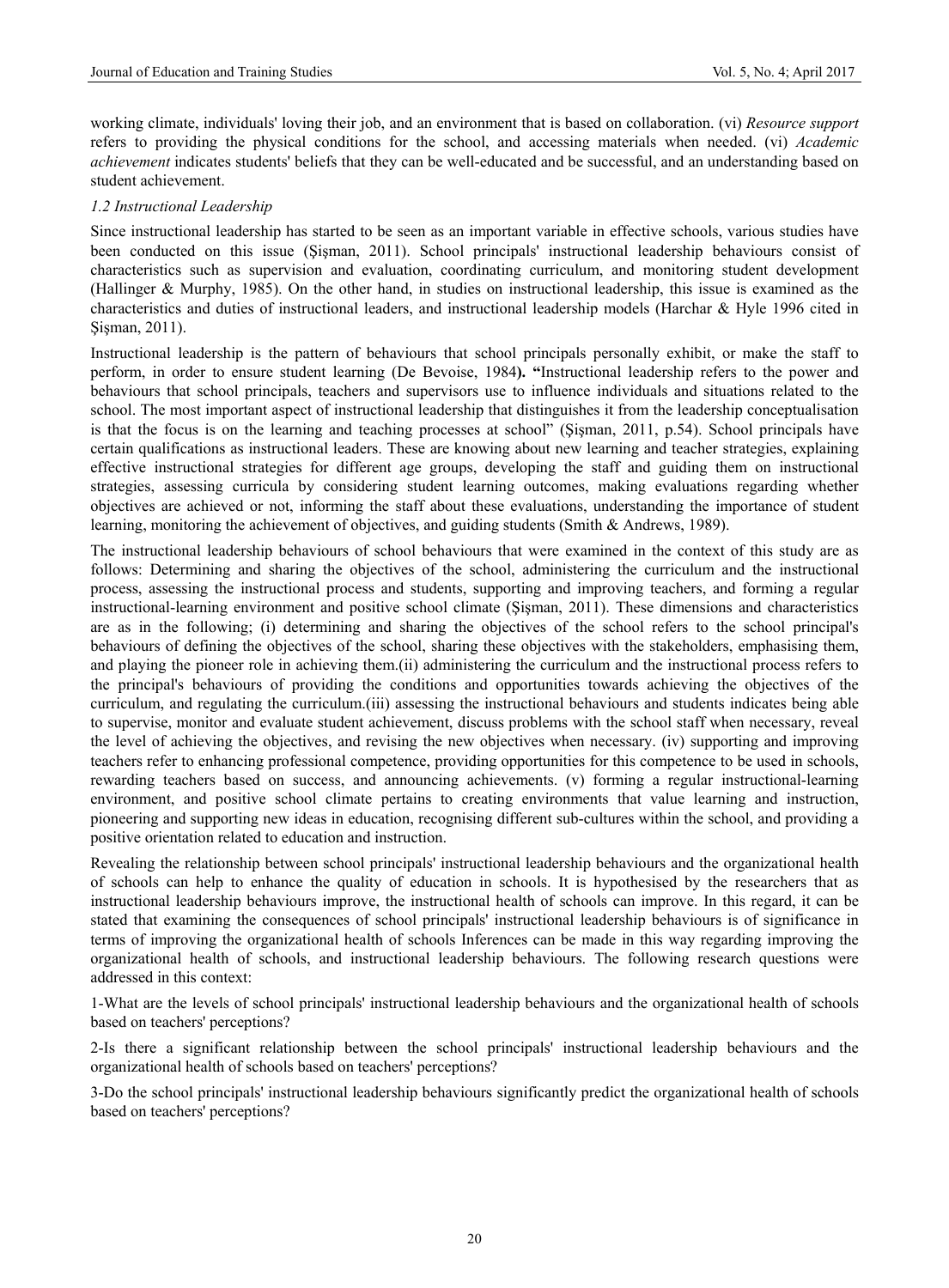# **2. Method**

## *2.1 Research Design*

The independent variables of this study which was conducted in the relational model were school principals' instructional leadership behaviours (determining and sharing the objectives of the school, administering the curriculum and the instructional process, assessing the instructional process and students, supporting and improving teachers, and forming a regular instructional-learning environment and positive school climate), and the dependent variables were the sub-dimensions of the organizational health of schools (institutional integrity, principal influence, consideration, initiating structure, resource support, morale, and academic emphasis).

# *2.2 Population and Sample*

The population of the study comprised of all teachers working in the Umraniye district of Istanbul during the 2016-2017 school year. On the other hand, the sample consisted of 538 teachers selected from this population through random sampling. Among these participants, 354 were female (66%), and 184 were male (34%). Teachers at elementary, middle and high school located in the Umraniye district participated in the study. The average age of the participants was 36. The teachers' length of service in their schools was an average of 4.66 years in average.

## *2.3 Data Gathering Tools*

## 2.3.1 School Principals' Instructional Leadership Behaviours Questionnaire

This questionnaire was developed by Şişman (2011) to reveal school principals' levels of performing instructional leadership behaviours. It consists of 50 items. These items are rated on a 5-point Likert scale from "(1) Never" to "(5) Always", and constitute five dimensions. These dimensions are (i) determining and sharing the objectives of the school (DS), (ii) administering the curriculum and the instructional process (AC), (iii) assessing the instructional process and students (AI), (iv) supporting and improving teachers (SI), and (v) forming a regular instructional-learning environment and positive school climate (FR). Sample items include "The school principal ensures that classes start and end in time", "The school principal rewards teachers due to their special efforts", and "The school principal ensures that families and the environment support the school to enhance student achievement." The Cronbach's Alpha value was calculated as .92 for the reliability of the instructional leadership scale (Şişman, 2011).

Whether the 50 items and five factors in the instructional leadership scale fitted the data in this study was also examined. Confirmatory factor analysis (CFA) was performed for this purpose. Because the factor loading values were low and decreased the reliability of the whole scale, two items from the dimension "administering the curriculum and the instructional process", and one item from the dimension "assessing the instructional process and students" were excluded from the scale. According to the fit indexes calculated after the exclusion of these items in CFA, it was found that the model showed an acceptable fit with the data,  $(\chi^2 = 2573.90; p < .05; df = 1013; \chi^2/df = 2.54; RMSEA = .053;$  $CFI = .94$ ;  $GFI = .82$ ;  $AGFI = .80$ ). The factor loadings of the scale items ranged between .66 and .89. The Cronbach's Alpha coefficients calculated in this study were .96 for "determining and sharing the objectives of the school", .91 for "administering the curriculum and the instructional process", .96 for "assessing the instructional process and students", .95 for "supporting and improving teachers", .97 for "forming a regular instructional-learning environment and positive school climate", and .98 for the whole scale. As a result, it was concluded that the five-factor structure was valid for the present study.

## *2.4 Organizational Health Inventory*

This inventory was developed by Hoy and Miskel (1991) to measure organizational health, and adapted to Turkish by Cemaloğlu (2006, 2007). The original inventory contained 44 items and seven dimensions. In the adaptation by Cemaloğlu, it included 39 items and seven dimensions. It was rated on a 4-point Likert scale with options ranging from "(1) Rarely occurs" to "(4) Very frequently occurs". The total variance explained was 62%, and there were a total of seven dimensions in the inventory. These dimensions were (i) institutional integrity (II), (ii) principal influence (PE), (iii) consideration (CO), (iv) initiating structure (IS), (v) resource support(RS), (vi) morale (MO), and (vii) academic emphasis (AE). The Cronbach's Alpha values calculated for the reliability for the sub-dimensions of the inventory ranged between .60 and .92. The Cronbach's Alpha value for the whole inventory was .93. Higher scores in the sub-dimensions of the inventory show a higher level of organizational health. Sample items include the following: "The morale of the teachers in our school is high", and "The school principal is willing to make changes in our school.".

Whether the 39 items and seven dimensions in the institutional health inventory fitted the data in this study was also examined. According to the fit indexes calculated in CFA, it was found that the model showed an acceptable fit with the data,  $(\chi^2=1593.90; p < .05; df = 712; \chi^2/df = 2.24; RMSEA = .048; CFI = 90; GFI = .87; AGFI = .85).$  The factor loadings of the items in the inventory ranged between .42 and .83. The Cronbach's Alpha coefficients calculated in this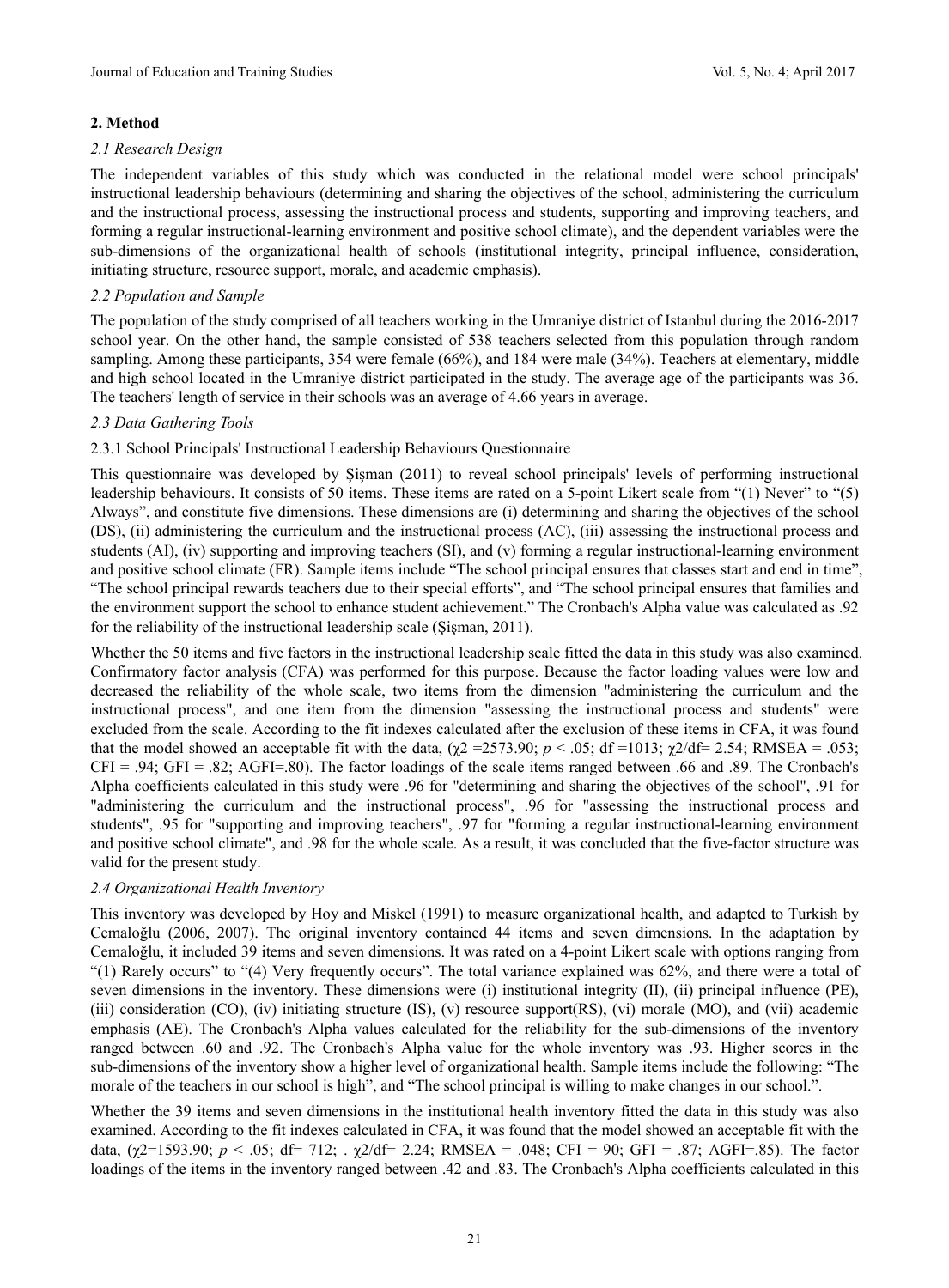study were .69 for institutional integrity, .66 for principal influence, .82 for consideration, .82 for initiating structure, .86 for resource support, .83 for morale, .77 for academic emphasis, and .92 for the whole inventory.

### 2.5 Data Analysis

SPSS 17 was used for data analysis. Whether there were multiple changes, missing data and outliers were also examined. The arithmetic means of the principals' instructional leadership behaviours and the organizational health of schools were calculated. In order to reveal the relationships between the variables. Pearson Product-Moment Correlation Coefficient and Multiple-Linear Regression Analysis were employed.

Assumptions regarding regression analysis were tested in the study. The tolerance value being lower than .20, the VIF 90. value being higher than 10, CI value being higher than 30, and the correlations between independent variables being and above show that there is multicollinearity at a serious level. In such a case, there could be problems in the regression analysis (Büyüköztürk, 2010). In this study, the relationship between the predictive variables ranged between  $r=.82$  and  $r=.86$ . The tolerance values were close to .20 and ranged between .13 and .19, the VIF values were lower than .10 and ranged between 5.2 and 7.4, and the CI values were between 10 and 30. When the CI, VIF, tolerance and D-W (2.05) values were evaluated together, it was assumed that there was no multicollinearity problem. The skewness and kurtosis values of the data ranged between  $-1$  and  $+1$ . The data was assumed to have a normal distribution based on mode, median and arithmetic mean values, normal Q-Q graph, and skewness and kurtosis values. The skewness and kurtosis values being between  $-1$  and  $+1$  shows normal distribution (Sencan, 2005).

With regard to the fit indices used while conducting confirmatory factor analysis, GFI is accepted as good fit if the coefficient obtained from AGFI is .85 (Anderson & Gerbing, 1984 & Cole, 1987) or .90 (Kline, 2005; Schumacker & Lomax, 1996). Values obtained from RMSEA that are .10 and below are regarded as sufficient for fitness. The ratio of  $\gamma$ 2/df being between 2 and 5 refers to good fit, whereas it being lower than 2 refers to perfect fit (Jöreskog & Sörbom,  $2001$ ).

### 3. Findings

#### 3.1 Relationships between Variables

Table 1 presents the arithmetic means and standard deviations related to the dependent and independent variables, and the coefficients of the relationships between these variables.

| Table 1. The relationship between the organizational health of schools and instructional leadership behaviours |
|----------------------------------------------------------------------------------------------------------------|
|----------------------------------------------------------------------------------------------------------------|

| <b>Variables</b>                                                             | $\overline{x}$ | SD        | 1            | 2        | 3        | 4                           | 5                                | 6                                 | 7        | 8                    | 9        | 10       | 11       | 12       | 13       | 14       |
|------------------------------------------------------------------------------|----------------|-----------|--------------|----------|----------|-----------------------------|----------------------------------|-----------------------------------|----------|----------------------|----------|----------|----------|----------|----------|----------|
| $1-DS$                                                                       | 4.04           | 0.87      | $\mathbf{1}$ | $.86***$ | $.84**$  | $.82**$                     | $.86**$                          | $.92**$                           | $.23**$  | $.48**$              | $.68**$  | $.64***$ | $.43**$  | $.38**$  | $.43**$  | $.66***$ |
| $2-AC$                                                                       | 3.91           | 0.86      |              | 1        | $.86***$ | $85**$                      | $.86**$                          | $.93**$                           | $.18**$  | $.50**$              | $.63**$  | $.62**$  | $.44***$ | $.34**$  | $43**$   | $.64***$ |
| $3-AI$                                                                       |                | 3.70 1.03 |              |          | 1        | $.88**$                     | $.85**$                          | $.94**$                           | $.16***$ | $.48**$              | $.61**$  | $.58**$  | $.46**$  | $.35**$  | $.45**$  | $.63***$ |
| $4-SI$                                                                       | 3.60           | 1.05      |              |          |          | $\mathbf{1}$                | $.90**$                          | $.94**$                           | $.13***$ | $.49**$              | $.62**$  | $.59**$  | $.45***$ | $.39**$  | $.47**$  | $.64**$  |
| $5-FR$                                                                       | 3.93           | 1.00      |              |          |          |                             | $\mathbf{1}$                     | $.95**$                           | $.22**$  | $.51**$              | $.69**$  | $.61**$  | $.45***$ | $.37**$  | $.44***$ | $.67**$  |
| 6-Instructional Leadership                                                   |                | 3.84 0.91 |              |          |          |                             |                                  | 1                                 | $.20**$  | $.52**$              | $.68**$  | $.64**$  | $.47**$  | $.39**$  | $.47**$  | $.69**$  |
| [Whole Questionnaire]                                                        |                |           |              |          |          |                             |                                  |                                   |          |                      |          |          |          |          |          |          |
| $7-II$                                                                       |                | 2.86 0.70 |              |          |          |                             |                                  |                                   | 1        | 0.00                 | $.19***$ | $.14***$ | 0.02     | $-0.0$   | $-.09*$  | $.24**$  |
| $8-PE$                                                                       | 2.79           | 0.62      |              |          |          |                             |                                  |                                   |          | 1                    | $.59**$  | $.53**$  | $.46***$ | $43**$   | $.53**$  | $.69***$ |
| $9-CO$                                                                       | 3.06           | 0.77      |              |          |          |                             |                                  |                                   |          |                      | 1        | $.72**$  | $.51**$  | $.53**$  | $.53***$ | $.83**$  |
| $10-IS$                                                                      |                | 3.31 0.69 |              |          |          |                             |                                  |                                   |          |                      |          | 1        | $.48**$  | $.45***$ | $.52**$  | $.78**$  |
| $11-RS$                                                                      |                | 2.70 0.79 |              |          |          |                             |                                  |                                   |          |                      |          |          | 1        | $.46**$  | $.55***$ | $.73**$  |
| $12-MO$                                                                      | 2.83           | 0.66      |              |          |          |                             |                                  |                                   |          |                      |          |          |          | 1        | $.66***$ | $.75***$ |
| $13 - AE$                                                                    |                | 2.71 0.57 |              |          |          |                             |                                  |                                   |          |                      |          |          |          |          | 1        | $.78**$  |
| <b>14-Institutional Health</b>                                               |                |           |              |          |          |                             |                                  |                                   |          |                      |          |          |          |          |          | 1        |
| [Whole Inventory]                                                            |                | 2.88 0.46 |              |          |          |                             |                                  |                                   |          |                      |          |          |          |          |          |          |
| ** $p < 0.05$                                                                |                |           |              |          |          |                             |                                  |                                   |          |                      |          |          |          |          |          |          |
| <b>Instructional Leadership Dimensions</b>                                   |                |           |              |          |          |                             | Organisational Health Dimensions |                                   |          |                      |          |          |          |          |          |          |
| DS: Determining and sharing the objectives of the school                     |                |           |              |          |          | II: Institutional integrity |                                  |                                   |          |                      |          |          |          |          |          |          |
| AC: Administering the curriculum and the instructional process               |                |           |              |          |          |                             |                                  |                                   |          | PE: Principal effect |          |          |          |          |          |          |
| AI: Assessing the instructional process and students                         |                |           |              |          |          |                             |                                  |                                   |          | CO: Consideration    |          |          |          |          |          |          |
| SI: Supporting and improving teachers                                        |                |           |              |          |          | IS: Initiating structure    |                                  |                                   |          |                      |          |          |          |          |          |          |
| FR: Forming a regular instructional-learning environment and positive school |                |           |              |          |          |                             | RS: Resource support             |                                   |          |                      |          |          |          |          |          |          |
| climate                                                                      |                |           |              |          |          |                             |                                  | MO: Morale, AE: Academic emphasis |          |                      |          |          |          |          |          |          |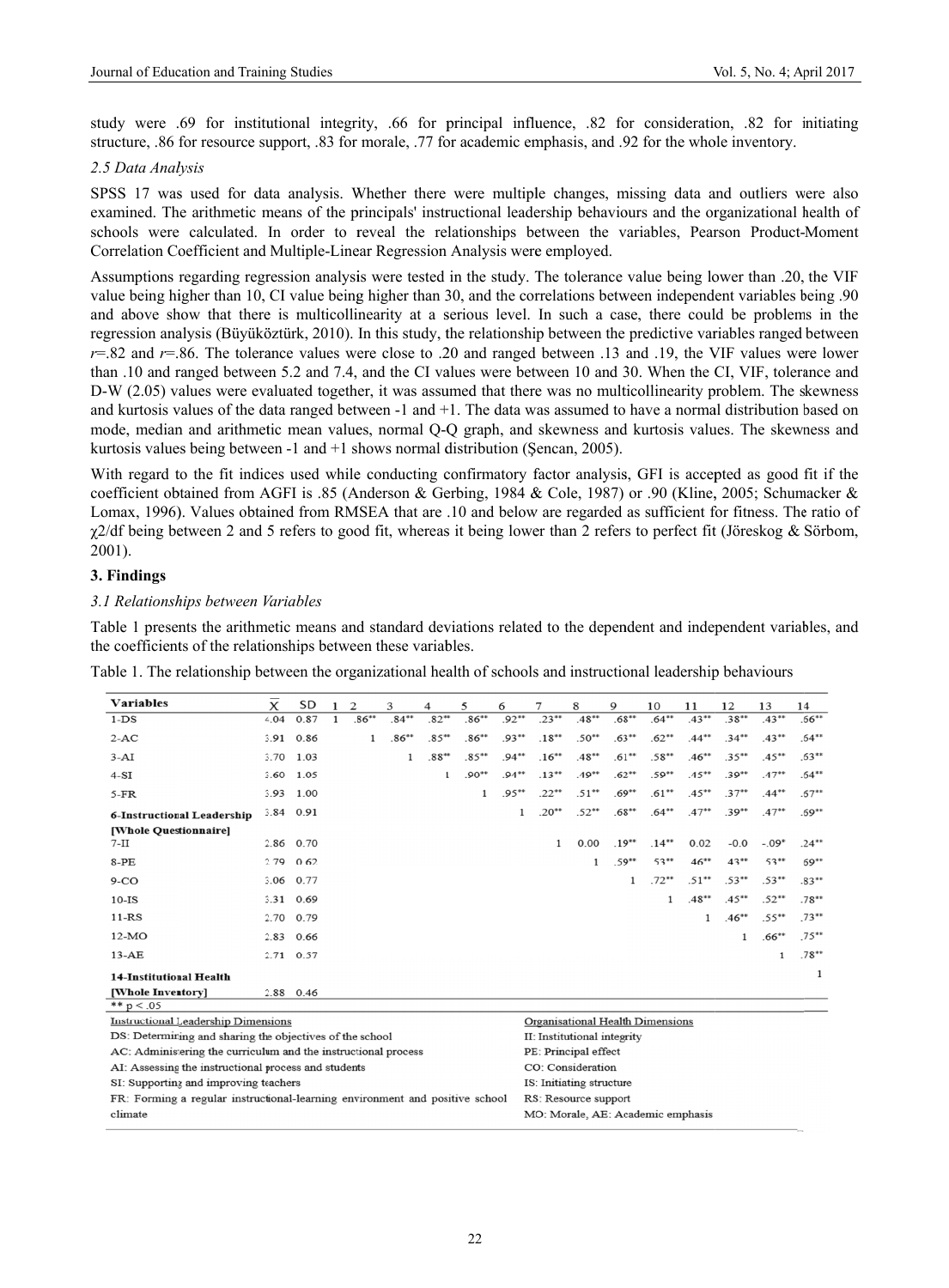As is seen in Table 1, the teachers' perceptions of the school principals' levels of performing instructional leadership behaviours were at the highest level in the dimension of determining and sharing the objectives of the school  $(X=4.04)$ , and at the lowest level in the dimension of supporting and improving teachers ( $\overline{X}$ =3.60). The teachers' perceptions of the organizational health of schools were at the highest level in the dimension of initiating structure  $(X=3.31)$ , and at the lowest level in the dimension of resource support ( $\overline{X}$  =2.70).

When the correlation coefficients between the variables are examined according to the data presented in Table 1, the school principals' instructional leadership behaviours based on the teachers' perceptions were positively and significantly related to the organizational health of schools,  $(r=69, p<05)$ . Considering the relationships between the sub-dimensions, the strongest and significant relationships regarding the sub-dimensions of school principals' instructional leadership behaviours and the organizational health of schools were between forming a regular instructional-learning environment and positive school climate, and consideration ( $r = .69$ ,  $p < .05$ ), and determining and sharing the objectives of the school, and consideration ( $r = 68$ ,  $p < 05$ ), whereas the weakest and significant relationship was between supporting and improving teachers, and institutional integrity( $r = 13$ ,  $p < 05$ ).

#### 3.2 Predicting the Institutional Health of Schools

The results of the multiple linear regression analysis regarding the prediction of the levels of the institutional health of schools by the school principals' instructional leadership behaviours are presented in Table 2.

Table 2. Multiple regression analysis for the relationship between the organizational health of schools and instructional leadership behaviours

| Variables               |          | $\, {\bf B}$ | <b>SE</b> | ß       | t       | $\mathbf{p}$   | $\, {\bf R}$ | $R^2$ |
|-------------------------|----------|--------------|-----------|---------|---------|----------------|--------------|-------|
|                         |          |              |           |         |         |                |              |       |
|                         | Constant | 2.04         | .15       |         | 13.78   | .00            |              |       |
|                         | $1-DS$   | .20          | .08       | .24     | 2.57    | .01            |              |       |
| Institutional integrity | $2-AC$   | $-.03$       | .08       | $-.04$  | $-39$   | .70            | .30          | .09   |
|                         | 3-AI     | .01          | .07       | .02     | .19     | .85            |              |       |
|                         | 4-SI     | $-.29$       | .07       | $-.43$  | $-3.89$ | .00            |              |       |
|                         | 5-FR     | .29          | 08.       | .42     | 3.69    | .00            |              |       |
|                         | Constant | 1.37         | .12       |         | 11.69   | .00            |              |       |
|                         | $1-DS$   | .03          | .06       | .04     | .52     | .61            |              |       |
| Principal effect        | $2-AC$   | .14          | .06       | .20     | 2.24    | .03            | .53          | .28   |
|                         | $3-AI$   | $-.01$       | .06       | -.01    | $-.15$  | .88            |              |       |
|                         | $4-SI$   | .06          | .06       | .10     | 1.05    | .29            |              |       |
|                         | 5-FR     | .14          | .06       | .22     | 2.24    | .03            |              |       |
|                         | Constant | .62          | .12       |         | 5.20    | .00            |              |       |
|                         | $1-DS$   | .29          | .06       | .32     | 4.66    | .00            |              |       |
| Consideration           | $2-AC$   | .03          | .07       | .03     | .45     | .65            | .72          | .51   |
|                         | $3-AI$   | $-.04$       | .06       | -,06    | $-.76$  | .45            |              |       |
|                         | 4-SI     | $-.07$       | .06       | $-.10$  | $-1.21$ | .23            |              |       |
|                         | 5-FR     | .40          | .06       | .53     | 6.39    | .00            |              |       |
|                         | Constant | 1.17         | .12       |         | 10.15   | .00            |              |       |
|                         | $1-DS$   | .28          | .06       | .35     | 4.64    | .00.           |              |       |
| Initiating structure    | $2-AC$   | .17          | .06       | .21     | 2.72    | .01            | .66          | 44    |
|                         | $3-AI$   | $-0.04$      | .06       | $-.07$  | $-80$   | .43            |              |       |
|                         | 4-SI     | .07          | .06       | .10     | 1.16    | .25            |              |       |
|                         | 5-FR     | .07          | .06       | .10     | 1.11    | .27            |              |       |
|                         | Constant | 1.16         | .16       |         | 7.45    | 0 <sup>0</sup> |              |       |
|                         | $1-DS$   | .06          | .08       | .07     | .76     | .45            |              |       |
|                         | $2-AC$   | .04          | .09       | .04     | .43     | .67            |              |       |
| Resource support        | 3-AI     | .14          | .07       | .19     | 1.94    | .05            | .48          | .23   |
|                         |          | .08          |           |         |         |                |              |       |
|                         | 4-SI     |              | .08       | .10     | 1.01    | .31            |              |       |
|                         | 5-FR     | .08          | 08.       | .11     | 1.03    | .30            |              |       |
|                         | Constant | 1.73         | .13       |         | 12.97   | .00            |              |       |
|                         | $1-DS$   | .20          | .07       | .26     | 2.85    | .00            |              |       |
| Morale                  | $2-AC$   | $-.07$       | .07       | $-0.09$ | $-.90$  | .37            | .41          | .17   |
|                         | $3-AI$   | $-.06$       | .06       | $-0.09$ | $-.91$  | .36            |              |       |
|                         | 4-SI     | .20          | .07       | .32     | 3.03    | .00.           |              |       |
|                         | 5-FR     | .01          | .07       | .02     | .17     | .86            |              |       |
|                         | Constant | 1.63         | .11       |         | 14.49   | .00            |              |       |
|                         | $1-DS$   | .09          | .06       | .13     | 1.51    | .13            |              |       |
|                         | $2-AC$   | .00          | .06       | .00     | .02     | .99            |              |       |
| Academic emphasis       | 3-AI     | .05          | .05       | .10     | 1.01    | .31            | .48          | .23   |
|                         | 4-SI     | .17          | .06       | .32     | 3.12    | .00            |              |       |
|                         | 5-FR     | $-.02$       | .06       | $-.04$  | $-.40$  | .69            |              |       |
|                         |          | 1.46         | .07       |         | 19.79   | .00            |              |       |
|                         | Constant |              |           |         |         |                |              |       |
|                         | $1-DS$   | .16          | .04       | .29     | 4.09    | .00            |              |       |
| Whole inventory         | $2-AC$   | .03          | .04       | .06     | .82     | .41            |              |       |
|                         | $3-AI$   | .01          | .04       | .02     | .19     | .85            | .69          | .49   |
|                         | $4-SI$   | .05          | .04       | .11     | 1.28    | .20            |              |       |

According to the results of the regression analysis, the schools principals' instructional leadership behaviours together were significantly related to consideration ( $R = 72$ ,  $p < 05$ ), initiating structure ( $R = 66$ ,  $p < 05$ ), resource support ( $R = 48$ ,  $p<0.05$ ), academic emphasis (R=.48,  $p<0.05$ ), principal effect (R=.53,  $p<0.05$ ), morale (R=.41,  $p<0.05$ ), and institutional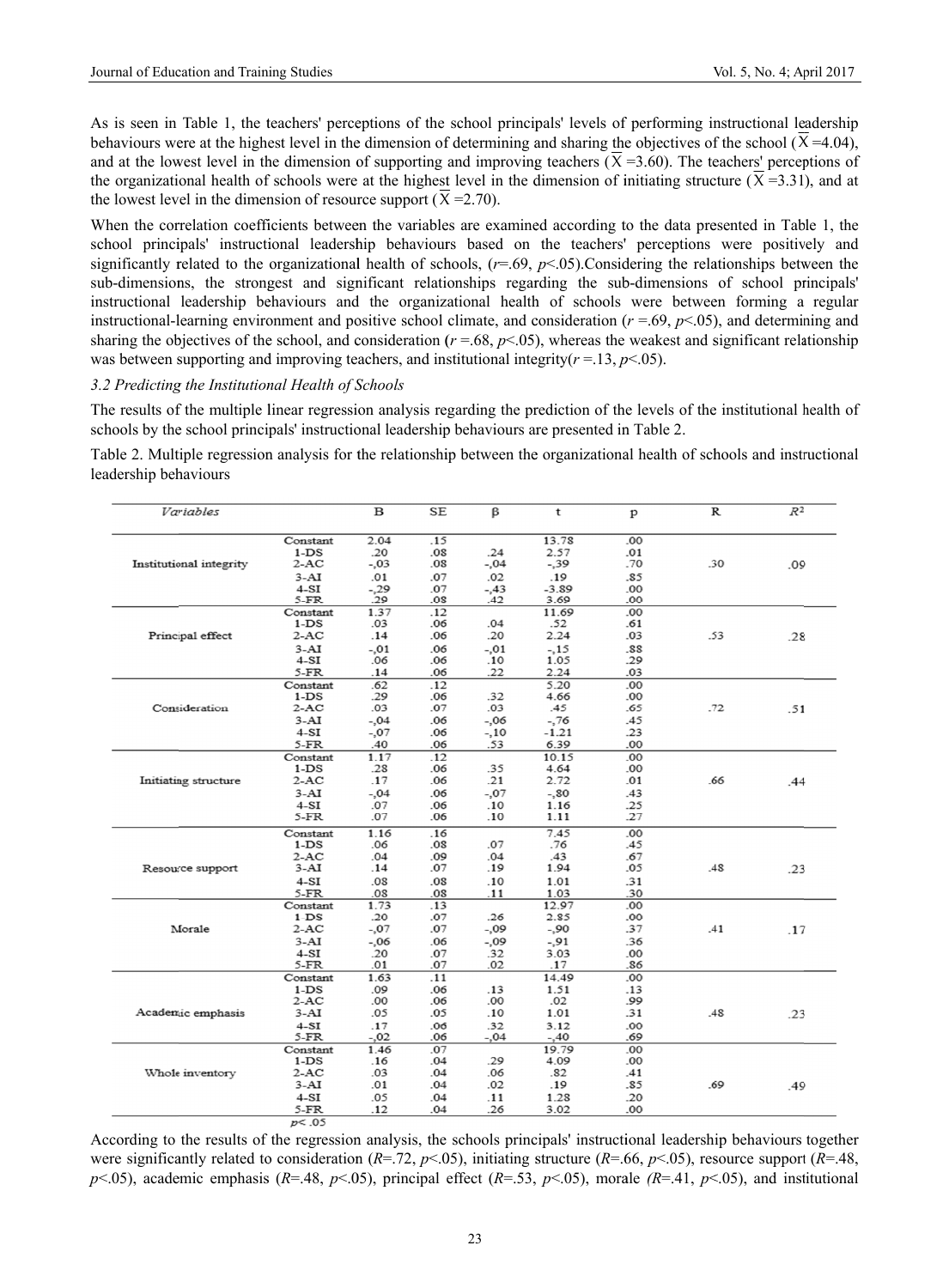integrity  $(R=30, p<.05)$  which are the dimensions of the institutional health of schools. The highest variance explained by all sub-dimensions of the principals' instructional leadership behaviours together was the dimensions of consideration with 51% and initiating structure with 44%. These were respectively followed by principal effect with 28%, resource support with 23%, academic emphasis with 23%, and morale with 17%.

The school principals' instructional leadership behaviours based on the teachers' perceptions together were positively and significantly related to the organizational health level of schools  $(R=0.69, p<0.65)$ . The predictor variables belonging to instructional leadership behaviours explained 49% of the variance in the organizational health level of schools. Determining and sharing the objectives of the school ( $\beta$  =.29, p<.05) and forming a regular instructional-learning environment and positive school climate (*β* =.26, p<.05) were significant predictors of organizational health. However, administering the curriculum and the instructional process ( $\beta$ =.06 p>.05), assessing the instructional process and students ( $\beta = .02$ , p>.05), and supporting and improving teachers ( $\beta = .11$ , p>.05) were not significant predictors of the organizational health of schools.

#### **4. Discussion and Conclusion**

The study revealed that instructional leadership behaviours and the organizational health of schools were positively and significantly related. Moreover, instructional leadership behaviours were found to be an important variable predicting the institutional health of schools.

The study revealed that based on the teachers' perceptions, the school principles exhibited the behaviours of *determining and sharing the objectives of the school* at the highest level, while performing the behaviours of *supporting and improving teachers* at the lowest level. There are findings reported in the literature that overlap with those revealed in this study (Buluç, 2015; Sarıkaya & Erdoğan, 2016; Serin & Buluç, 2012; Şişman, 2011). The fact that the school principals' behaviours towards *determining and sharing the objectives of the school* were perceived at a high level can be seen as a positive result. Based on these findings, it can be stated that school principals make explanations about the important objectives of schools, and sufficiently inform teachers. In this regard, Serin and Buluç (2012) asserted that the bureaucratic structure and following the national education legislation can be influential in schools. In a study, Çelikten (2004) observed a school principal, and reported that the tasks that he spent most of his time with were overall administration, planning and walking around, respectively. It is stated that school principals allocate a considerable amount of time to meeting teachers in the tasks of administration and walking around. In other words, it can be said that school principals share the objectives of schools with the staff in different ways. However, a noteworthy finding is that the dimension of *supporting and improving teachers* is being perceived at a lower level than other dimensions. is a finding that should be pointed out. This is because the effectiveness of schools shows a consistency with staff's developing themselves (Rolff, 2008). Therefore, this result can reduce the effectiveness of schools. The behaviours in this dimension not being performed sufficiently can be due to a number of reasons. In their study, Demirtaş and Özer (2014) stated that school principals dealt with the physical conditions of the school and problems other than about instruction in most of their time, and thus could not do instructional leadership. In another study, Özgan and Aslan (2008) stated that the school principals' interaction with teachers was mostly in the form of ordering, and disrupting communication. Accordingly, it can be indicated that teachers are prejudiced against school principals because principals do not spare time to activities towards supporting teachers, or due to other communication problems.

The study revealed that the organizational health of schools were at the highest level in the dimension of *initiating structure*. This finding is similar to other findings reported in the literature (Güçlü, Recepoğlu & Kılınç, 2014). This finding can be regarded as positive in terms of showing the initiating structure at a sufficient level. It can be said that school principals possess managerial skills, and exhibit behaviours that are supportive and aimed towards success by adopting collaboration. The organizational health of schools were found to be at the lowest level in *resource support* and *academic emphasis.* Resource support and academic emphasis being perceived at a lower level compared to other dimensions can be evaluated as a negative result. The perception of resource support being low shows that physical conditions of schools are inadequate, and there are difficulties experienced with regard to accessing materials when needed. Different studies reported that school principals make a great deal of effort obtaining school equipment, security, providing resources and physical conditions (Çelikten, 2004; Turan, Yıldırım & Aydoğdu, 2012). Low academic emphasis shows that teachers' expectations of student achievement are not at a sufficient level. Low expectation of achievement may have negative consequences in terms of school outcomes. This is because students struggle more depending on a level of expectation (Chang, 2011). On the other hand, if teachers have a high expectation, they plan their activities accordingly, and focus on the states and behaviours that they can change in students (Hopkins, 2003). Therefore, it can be stated that academic emphasis and resource support should be given more attention for a healthy school environment.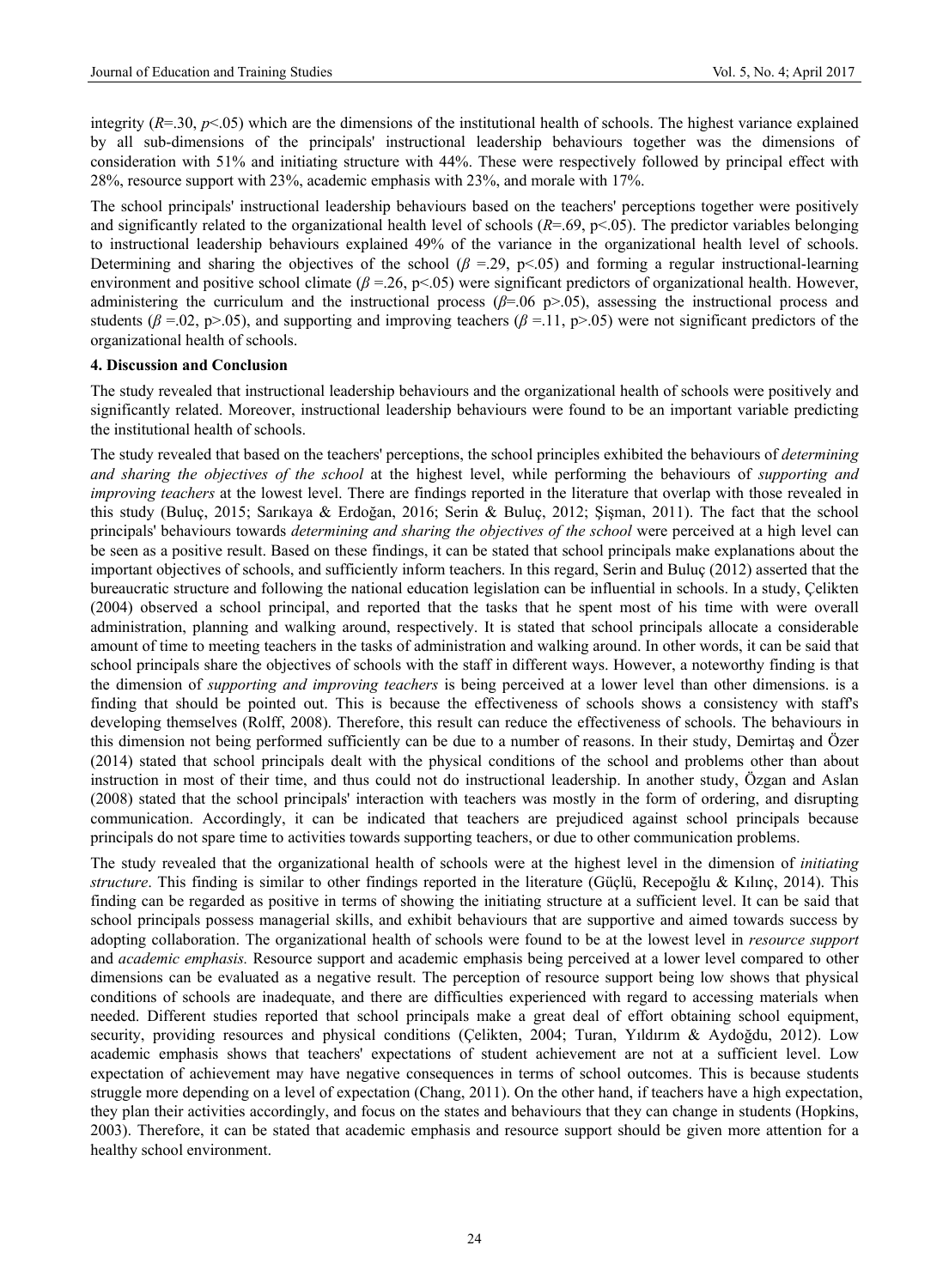In the study, positive and significant correlations were found between the sub-dimensions of instructional leadership behaviours and those of organizational health of schools. There are similar findings reported in the literature (Buluç. 2015; Recepoğlu & Özdemir, 2013). In other words, as school principals' instructional leadership behaviours improve, the organizational health levels of schools also improve. The strongest relationships were found between all sub-dimensions of instructional leadership, and the dimensions of consideration, initiating structure and principal effect, whereas the weakest relationships were found between instructional leadership and institutional integrity. The results of the regression analysis also showed that the dimensions that were explained by instructional leadership behaviours with the highest percentages were consideration, and initiating structure. While consideration emphasises school principals' personal characteristics, it features friendliness, sincerity and being supportive. Initiating structure refers to the managerial success of school principals, and the behaviours performed towards the duty and having success (Hoy & Feldman, 1987; Hoy et al., 1991). Effective school leaders perform leadership behaviours frequently (Shannon & Blysma, 2007), encourage collaboration and create a secure school climate (Bergeson, Heuschel, Alice & Merle, 2001), and are open to communication (Adelman & Taylor, 2007). Activities that enhance confidence and motivation are done in a healthy school (Hoy et al., 1991). This is because teachers' feeling themselves valuable positively affects student achievement. Studies that reveal the relationship of instructional leadership with organizational and personal characteristics also confirm this situation. For instance, a meta-analysis related to instructional leadership showed significant relationships between instructional leadership, and transformative leadership, affective intelligence, job satisfaction, decision-making skills, school environment, organizational commitment and organizational citizenship (Şişman, 2016). When the positive and significant relationships between instructional leadership behaviours and the organizational health of schools are evaluated as a whole, it can be stated that as school principals' instructional leadership behaviours improve, their human relationships get strengthened, an environment based on mutual respect and confidence is formed, there is more collaboration among school staff, and any sacrifice for student achievement is done as a team. In schools that have these common values, it can be inferred that organizational health is improved.

In the study, it was found that the instructional leadership dimensions positively and significantly explained the sub-dimensions of organizational health. Instructional leadership behaviours were found to explain 49% of the organizational health in schools. In other words, as school principals' instructional leadership behaviours together explain the organizational health of schools. These findings are similar to those reported in the literature (Buluç. 2015; Recepoğlu & Özdemir, 2013). On the other hand, the positive and significant predictors of the organizational health of schools were only two sub-dimensions of instructional leadership behaviours, which were *determining and sharing the objectives of the school* and *forming a regular instructional-learning environment and positive school climate*. The objectives that are set by the school also enable it to assess itself. The instructional and educational objectives of schools that are effective in terms of instruction are known by the school community (Şişman, 2011). When the objectives of schools are defined, the foundations of school curricula are laid with these objectives, sharing resources as well as their effective and appropriate use are ensured, and the school staff is guided (Hallinger & Murphy, 1986). Therefore, setting the objectives of the school clearly and sharing them with teachers, students and parents can strentghen the effort to achieve the expectations of the school related to its vision and mission. Besides, the school principals' adoption of these objectives and efforts towards achieving them can encourage the school community. On the other hand, the finding that *forming a regular instructional-learning environment and positive school climate* was a significant predictor of organizational health can be seen as important. In their study, Ayık and Şayir (2014) reported that the instructional leadership dimension of forming a regular teaching and learning environment positively explained school climate. A quality curriculum and qualified teaching staff along with suitable and sufficient materials can enhance the effectiveness of instruction. However, the two elements that can combine all these are teaching-learning climate and instructional leadership (Krug, 1992). In a healthy school environment, teachers try to improve student achievement and the teaching-learning environment (Hoy et al., 1991). What makes schools effective seems to be common values, and positive and collaborative relationships among individuals (Şişman, 2011). It can be argued that when school principals create environment that ensure teachers and students work willingly, and value new ideas and bring together different orientations for the success of the institution, schools operate more effectively, satisfaction with the school increases, and organizational growth occurs in harmony with the environment. In this respect, the organizational health of schools enhance with the instructional leadership behaviours of *determining and sharing the objectives of the school* and *forming a regular instructional-learning environment and positive school climate.*

#### **5. Recommendations**

Based on the teachers' perceptions, the school principles exhibited the behaviours of determining and sharing the objectives of the school at the highest level, while performing the behaviours of supporting and improving teachers at the lowest level. In this sense, in-service trainings can be organised to strengthen school principals' behaviours of *determining and sharing the objectives of the school* that are at a low level.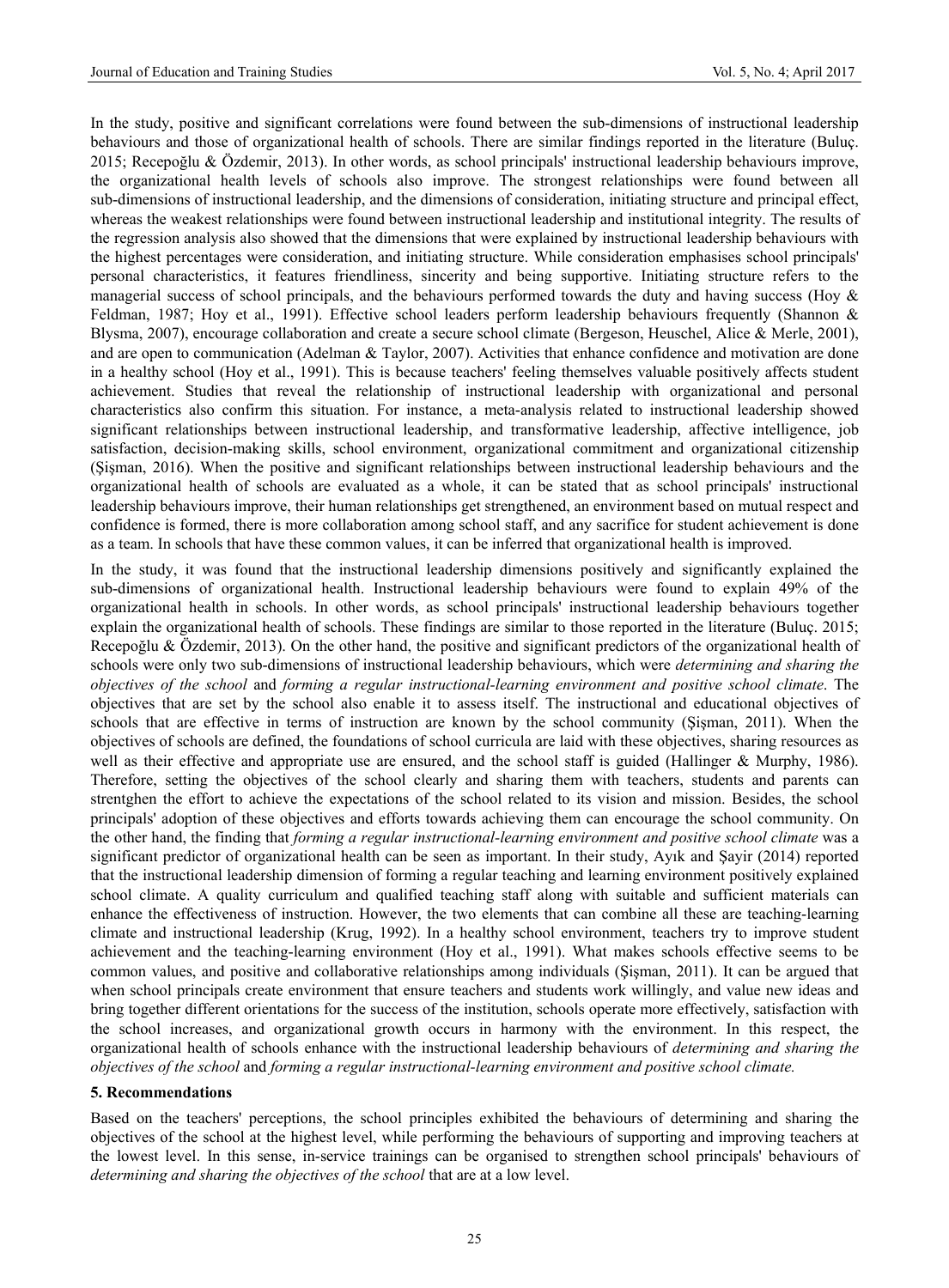Based on the teachers' perceptions, the organizational health of schools were at the highest level in the dimension of *initiating structure*. It was found to be at the lowest level in *resource support* and *academic emphasis.* In this regard, the kind of resources schools need can be identified and their needs can be met in this way. The reasons behind the low level of academic emphasis in schools should be investigated, and practices should be implemented to improve it. In addition, monthly meetings can be held in schools to figure out what to do to upgrade the academic level, and the decisions made can be planned and implemented to improve the school.

This study reveals that as school principals perform better instructional leadership behaviours, the institutional health levels of their schools increases. The strongest relationships were found between all sub-dimensions of instructional leadership, and the dimensions of consideration, initiating structure and principal effect. Therefore, the focus can be on enhancing consideration, initiating structure and principal effect in activities aimed at improving schools that do not have an adequate level of institutional health.

The positive and significant predictors of the organizational health of schools were found to be the instructional leadership sub-dimensions of *determining and sharing the objectives of the school* and *forming a regular instructional-learning environment and positive school climate*. For this reason, it can be stated that practitioners should pay attention to the behaviours of *determining and sharing the objectives of the school* and *forming a regular instructional-learning environment and positive school climate* in order to improve the organizational health levels of schools. Besides, instructional leadership can be made an agenda item in the in-service trainings for school principals organised by the Ministry of National Education, good examples can be presented to them so that they can gain instructional leadership behaviours, and they can be encouraged to have a graduate degree.

This study can be supported particularly with qualitative and mixed-method studies. Besides, further studies can focus on the relationship between instructional leadership and organizational health in the context of cause and effect.

#### **References**

- Adelman, H., & Taylor, L. (2007). *Safe schools in the context of school improvement.* In National Conference on SafeSchools (pp.9-15). Accessed from Accessed from Accessed from Accessed from Accessed from  $\sim$ http://smhp.psych.ucla.edu/publications/safe%20schools%20in%20the%20context%20of%20school%20improvem ent.pdf on 26.1.2017
- Anderson, J. C., & Gerbing, D. (1984). The effect of sampling error on convergence, improper solutions, and goodness-of-fit indices for maximum likelihood confirmatory factor analysis*. Psychometrika*, 49, 155. https://doi.org/10.1007/BF02294170
- Ayık, A., & Şayir, G. (2014). *The relationship between school principals instructional leadership behaviours and organizational climate*. *Electronic Journal of Social Sciences, 13*(49), 253–279.
- Bergeson, T. Heuschel, Alice, M. & Merle, D. (2001). *Middle level strategies for school improvement*. A report from the washington state middle level task force. office of superintendent of public instruction. Accessed from http://k12.wa.us/research/pubdocs/MiddleSchpdffiles/MSpgCover-6.pdf on 26.1.2017
- Buluç, B. (2015). Relationship between Instructional Leadership and Organizational Health in Primary Schools. *Anthropologist, 19*(1), 175-183.
- Çelikten, M. (2004). Bir okul müdürünün günlüğü. *Fırat Üniversitesi Sosyal Bilimler Dergisi*, *14*(1), 123-135.
- Cemaloğlu, N. (2006). *Examining elementary school teachers' perceptions of organizational health in terms of different variables*. *Hacettepe University Journal of Education Faculty, 30*, 63-72.
- Cemaloğlu, N. (2007). *The effect of school administrators' leadership styles on organizational health*. *Turkish Journal of Social Research*, *11*(2), 165-194.
- Chang, J. (2011). A case study of the "Pygmalion Effect": Teacher expectations and student achievement. *International Education Studies, 4*(1), 198-201. https://doi.org/10.5539/ies.v4n1p198
- Childers, J. H., & Fairman, M. (1986). The school counselor as facilitator of organizational health. *The school counselor, 33*(5), 332-337.
- Cole, D. A. (1987). Utility of confirmatory factor analysis in test validation research. *Journal of Consulting and Clinical Psychology, 55*, 1019-1031. https://doi.org/10.1037/0022-006X.55.4.584
- Cranston, N. C. (2002). School-based management, leaders and leadership: Change and challenges for principals. *International Studies in Educational Administration, 30*(1), 2-12.
- Dağ, Ş. (2009). *Determining the school development needs of the state elementary schools in Istanbul. Unpublished Master's thesis*. Yıldız Teknik University, İstanbul.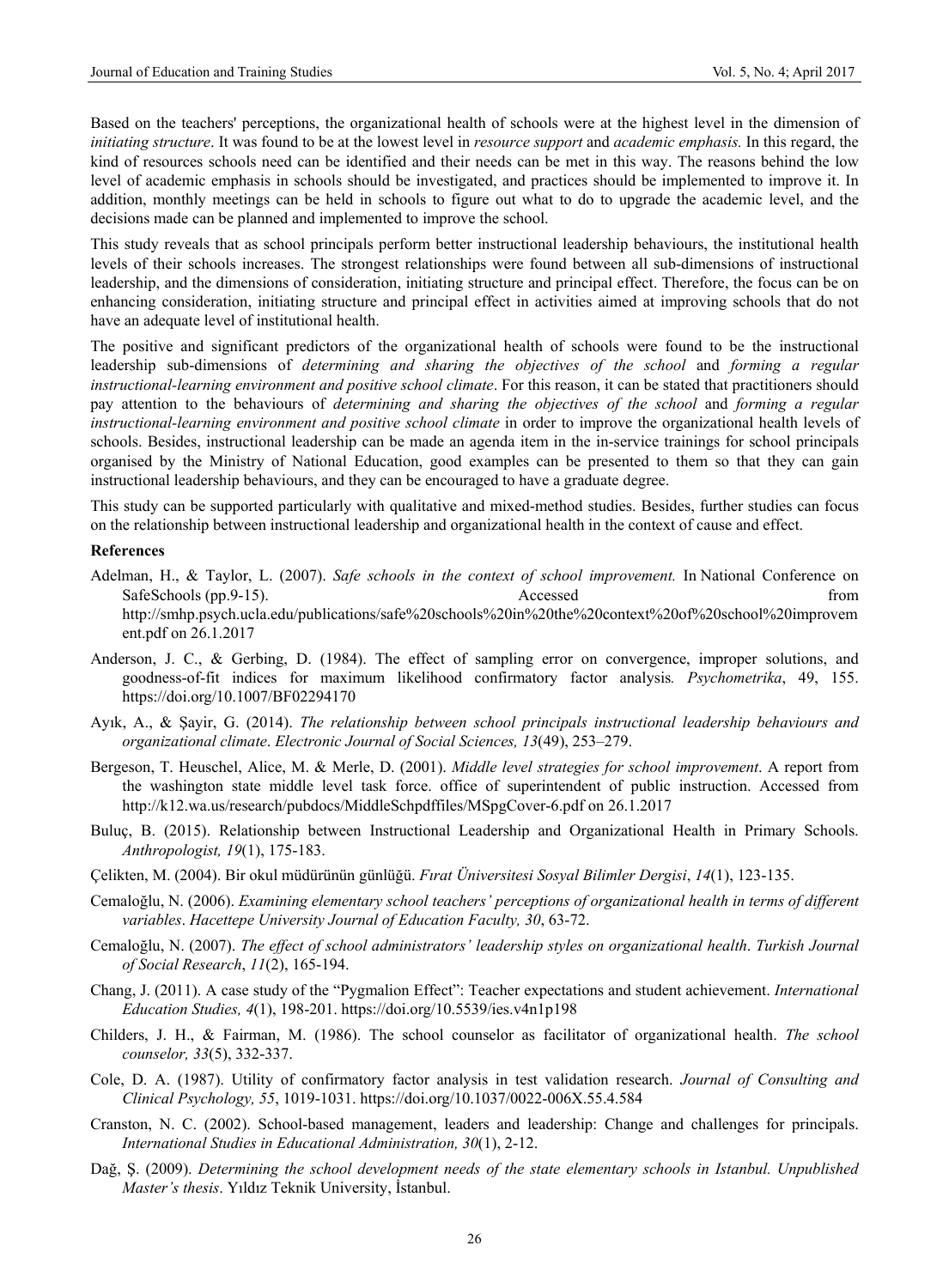- De Bevoise, W. (1984). Synthesis of research on the principal as instructional leader. *Educational Leadership*, *41*(5), 14-20. Accessed from http://ascd.com/ASCD/pdf/journals/ed\_lead/el\_198402\_bevoise.pdf on 26.1.2017
- Demirtaş, H., & Özer, N. (2014). *School administration from the perspective of school principals*. *Kastamonu Journal of Education], 22*(1), 1-24.
- Dive, B. (2004). *The healthy organization: A revolutionary approach to people & management* (2th Ed.). United States: Kogan Page.
- Güçlü, N. (2000). *School-based administration*. *Journal of National Education,* (148), 117-126.
- Güçlü, N., Recepoğlu, E., & Kılınç, A. Ç. (2014). *The relationship between the organizational health of elementary schools and teachers' job motivation*. *Acettepe University Journal of Education Faculty*, *29*(1), 140-156.
- Hallinger, P., & Murphy, J. (1985). Assessing the instructional management behavior of principals. *The Elementary School Journal,* 86(2), 217-247. https://doi.org/10.1086/461445
- Hallinger, P., & Murphy, J. F. (1986). The social context of effective schools. *American Journal of Education*, *94*(3), 328-355. https://doi.org/10.1086/443853
- Hopkins, D. (2003). *School Improvement for Real.* London: Routledge Falmer.
- Hoy, W. K., & Feldman, J. A. (1987). Organizational health: The concept and its measure. *Journal of Research and Development in Education*, *20*(4), 30-38.
- Hoy, W. K., & Miskel, C. G. (1991). *Educational administration: Theory, research, and practice*. New York: McGraw-Hill.
- Hoy, W. K., Tarter, C. J., & Bliss, J. R. (1990). Organizational climate, school health, and effectiveness: A comparative analysis. *Educational Administration Quarterly, 26*(3), 260-279. https://doi.org/10.1177/0013161X90026003004
- Hoy, W. K., Tarter, C. J., & Kottkamp, R. B. (1991). Open schools/healthy schools: Measuring organizational climate. Newbury Park, CA: Sage. Accessed from

http://www.waynekhoy.com/pdfs/open\_schools\_healthy\_schools\_book.pdf on 26.1.2017

- Jöreskog, K., & Sörbom, D. (2001). *LISREL 8.51.* Mooresvile: Scientific Software.
- Kline, R. B. (2005). *Principle and practice of structural equation modeling*. New York, NY: Guilford.
- Korkmaz, M. (2005). *The relationship between organizational health and student achievement in elementary schools. Educational Administration in Theory and Practice*, *11*(44), 529-548.
- Korkmaz, M. (2007). *The effect of leadership styles on organizational health*. *Educational Administration in Theory and Practice*, *3*(49), 57-91.
- Krug, S. E. (1992). *Instructional Leadership, School Instructional Climate, and Student Learning Outcomes*. Project Report. Accessed from http://files.eric.ed.gov/fulltext/ED359668.pdf on 26.1.2017
- Leovey, I., Nadkarni, M. S., & Erdaelyi, E. (2003). *The Joyful Organization: Understanding Organizational Health*, Diseases and Joy. New Delhi: Response Books.
- Miles, M. B. (1965). *Planned change and organizational health: figure and ground*. In R. O. Carlson, A. Gallaher, M. B. Miles, R. J. Pellegrin and E. M. Rogers (Eds.), Change Processes in the Public Schools (pp. 11-34) (ED014123). Accessed from http://files.eric.ed.gov/fulltext/ED014123.pdf on 26.1.2016
- Office for Standards in Education-Eğitim Standartları Bürosu (OFSTED). (1997). Accessed from http://otmg.meb.gov.tr/belgeler/okul%20müdürleri%20standartları.doc on 11.12.2016.
- Okutan, M. & Kahveci, A. (2012). *Examining elementary school principals' overall self-efficacy beliefs in terms of various variables (Case of Rize)*. *Kastamonu Journal of Education, 20*(1), 27-42.
- Özgan, H., & Aslan, N. (2008). *Examining the effect of elementary school principals' oral communication on teachers' motivation*. *Gaziantep University Journal of Social Sciences, 7*(1), 190-206.
- Recepoğlu, E., & Özdemir, S. (2013). *The relationship between school principals' instructional leadership behaviours and the organisaitonal health of schools, Educational Administration in Theory and Practice, 19*(4), 629-664.
- Rolff, H. G. (2008*). Konzepte und Verfahren der Schulentwicklung*. Fernstudium.
- Roney, K., Coleman, H., & Schlichting, K. A. (2007). Linking the organizational health of middle grades schools to student achievement. *NASSP Bulletin, 91*(4), 289-321. https://doi.org/10.1177/0192636507310161